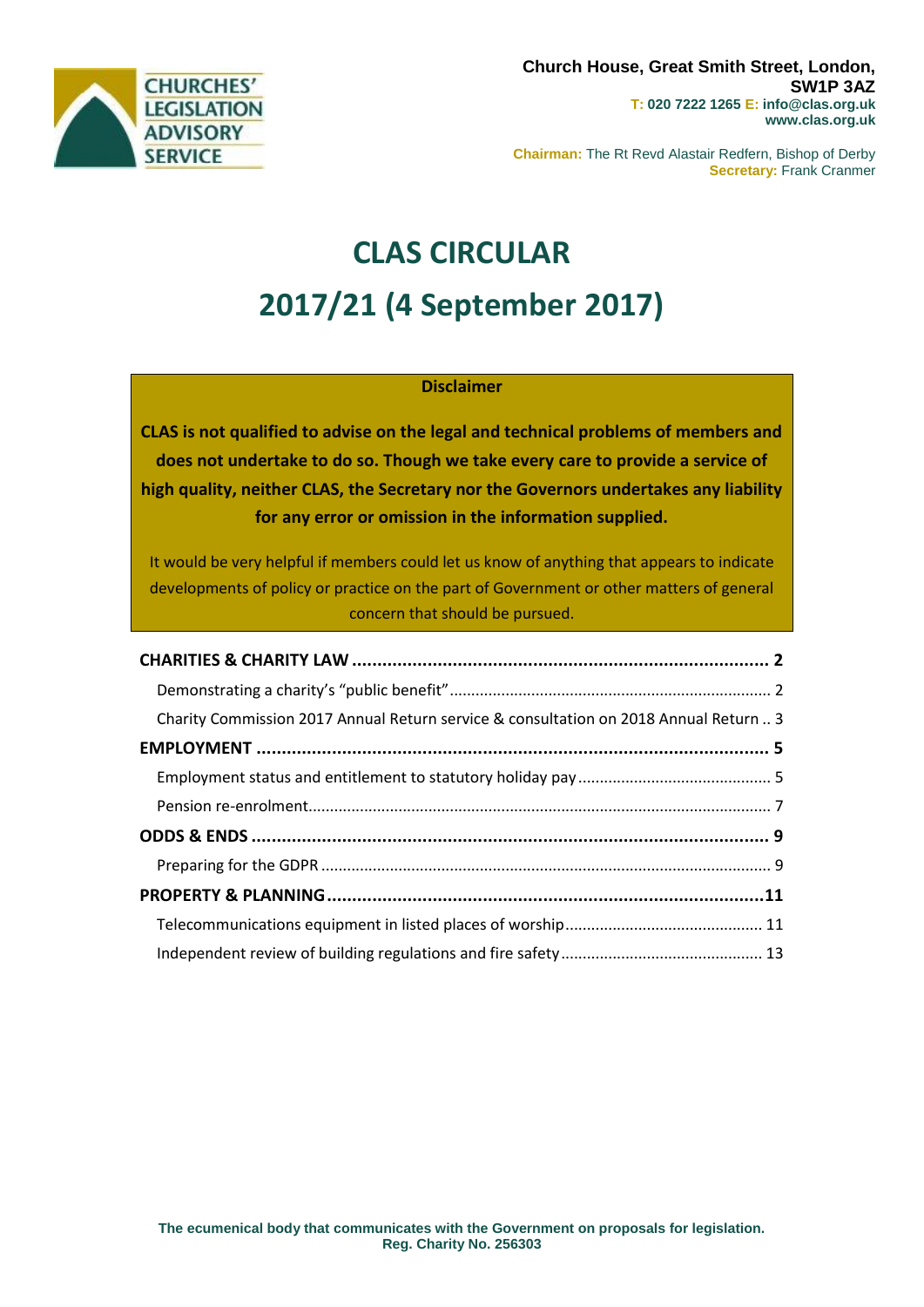# <span id="page-1-0"></span>**CHARITIES & CHARITY LAW**

<span id="page-1-1"></span>**Demonstrating a charity's "public benefit"**

**For information**

The Charity Commission has published the [report](https://www.gov.uk/government/publications/plymouth-brethren-gospel-hall-trusts-group-case-report/plymouth-brethren-gospel-hall-trusts) of its programme of post-registration monitoring of Plymouth Brethren Christian Church (PBCC) Gospel Hall Trusts. Over 100 Gospel Hall Trusts have recently registered as charities; the Commission committed to monitoring a sample to ensure that they were complying with their governing documents, including a Deed of Variation (DoV). The monitoring programme began with the Preston Down Trust, as the first charity registered, the results of which can be found in a separate [Case Report.](https://www.gov.uk/government/uploads/system/uploads/attachment_data/file/500364/preston_down_trust.pdf)

According to the report, the Commission did not identify any significant regulatory issues relating to the charities' compliance with their governing documents and saw sufficient evidence of each charity's engagement with the wider community to demonstrate public benefit.

As part of its work, the Commission spoke to a number of individuals who were concerned about the treatment of former members at Gospel Hall Trusts. The Commission accepted that trustees of Gospel Hall Trusts were not responsible for the behaviour of individual members, who had personal choices in their dealings with their own family members and others. However, the Commission's report was clear that it expected the trustees to ensure that each charity's DoV was readily available to members and that regular discussions were had with them about its provisions. The Commission has also provided PBCC and the Gospel Hall Trusts with regulatory advice and guidance in relation to improvements required in their policies and practices.

This report serves as a reminder that trustees must ensure that their charity is carrying out its purposes for the public benefit, having particular regard for the Commission's [guidance](https://www.gov.uk/government/publications/public-benefit-running-a-charity-pb2/public-benefit-running-a-charity) on the topic. Public benefit is not something trustees only need to think about when a charity is registered, but from the moment it has been set up. For this reason, it is extremely important that *every charity trustee knows exactly what their charity's purposes are*.

Trustees must also make sure that their charity complies with its governing document and that they manage their charity's resources responsibly, to avoid exposing the charity's assets to undue risk.

[Source: Charity Commission – 29 August]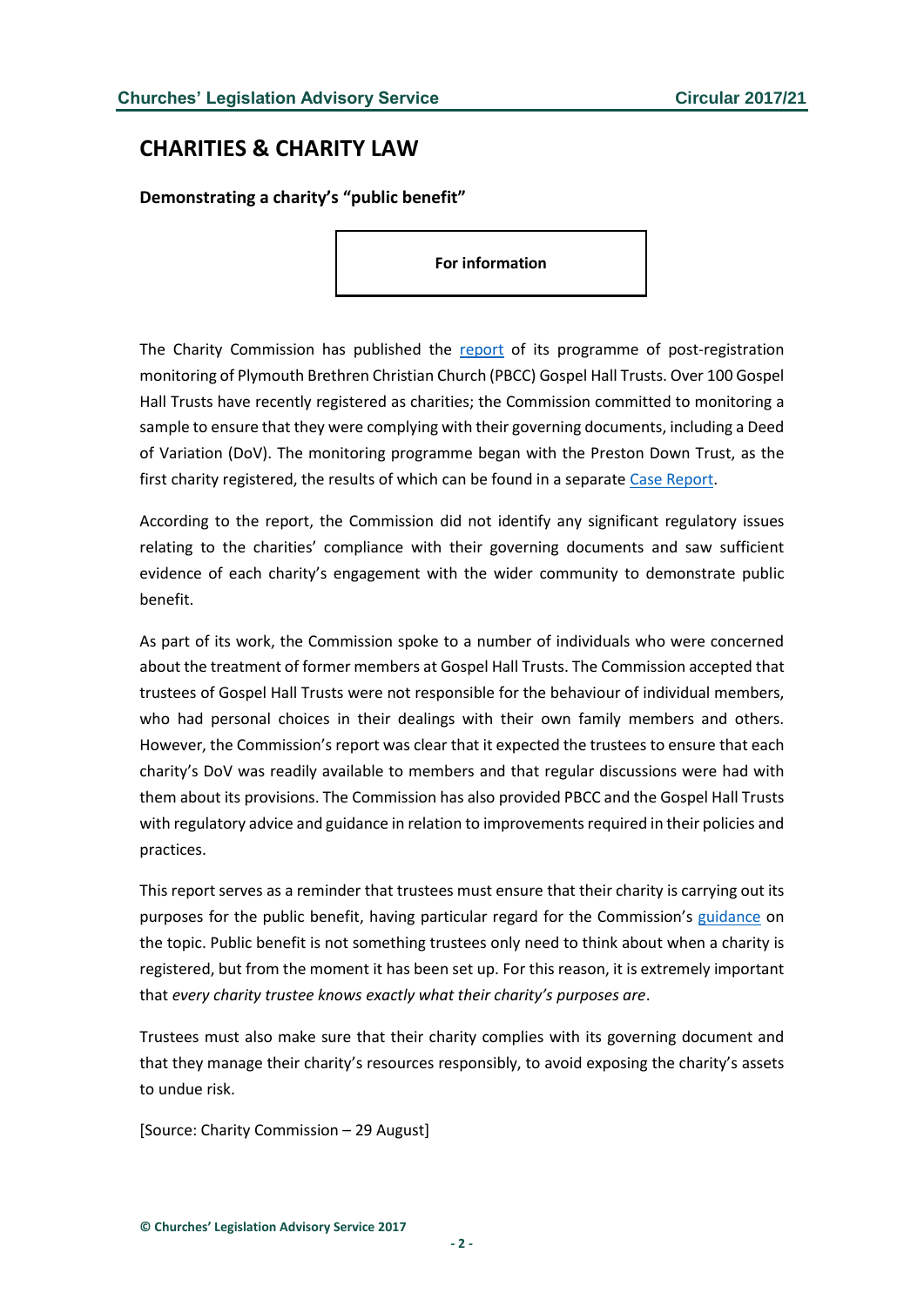<span id="page-2-0"></span>**Charity Commission 2017 Annual Return service & consultation on 2018 Annual Return**

**For information and possibly for action**

The Charity Commission's annual return service for 2017 is [now available.](http://www.gov.uk/send-charity-annual-return) All registered charitiesin England and Wales have a legal responsibility to prepare and send an annual return to the Charity Commission.

What a charity is required to submit depends on its annual income. If a charity's income is:

- under £10,000, then the charity need only submit its income and expenditure figures;
- between £10,001 and £25,000, then the charity must complete an annual return form; or
- more than £25,000, then the charity must submit an annual return form with a set of annual accounts, as well as an independent examiners' or audit report and a trustees' annual report (TAR).

The Commission has also published a [guide](http://www.gov.uk/government/publications/charity-reporting-and-accounting-the-essentials-march-2015-cc15c) to accounting essentials for charities in order to help trustees understand the type of accounts that their charity has to prepare, and whether they are obliged to have an audit or may have an independent examination instead. The Commission also advises that there will be a high demand for the new annual return service: to avoid any problems logging in, *charities should aim to use it outside peak hours* (10am to 3pm).

The Commission has also announced a [consultation on next year's annual return](https://www.gov.uk/government/consultations/annual-return-for-2018-information-collected-from-charities). The consultation is the second part of a two-year project reviewing the key information that the Commission collects from charities and displays on the Register of Charities. Its intention is to shift to a more dynamic annual return that is better targeted and easier to use for charities. Smaller charities with simpler operating structures will answer fewer questions; larger and more complex charities will be required to answer more.

The consultation also proposes adding some new questions and removing others. The intention of the proposed changes is to help ensure that the questions reflect the priority risk areas in the Commission's strategic plan and help it tackle new regulatory risks as they emerge. The Commission also hopes that they will strengthen the sector's accountability and provide the kind of information that the public and others expect to be able to see.

For each new question, the Commission has considered how the information will help meet a regulatory aim and further its statutory function. However, it is also mindful of the need not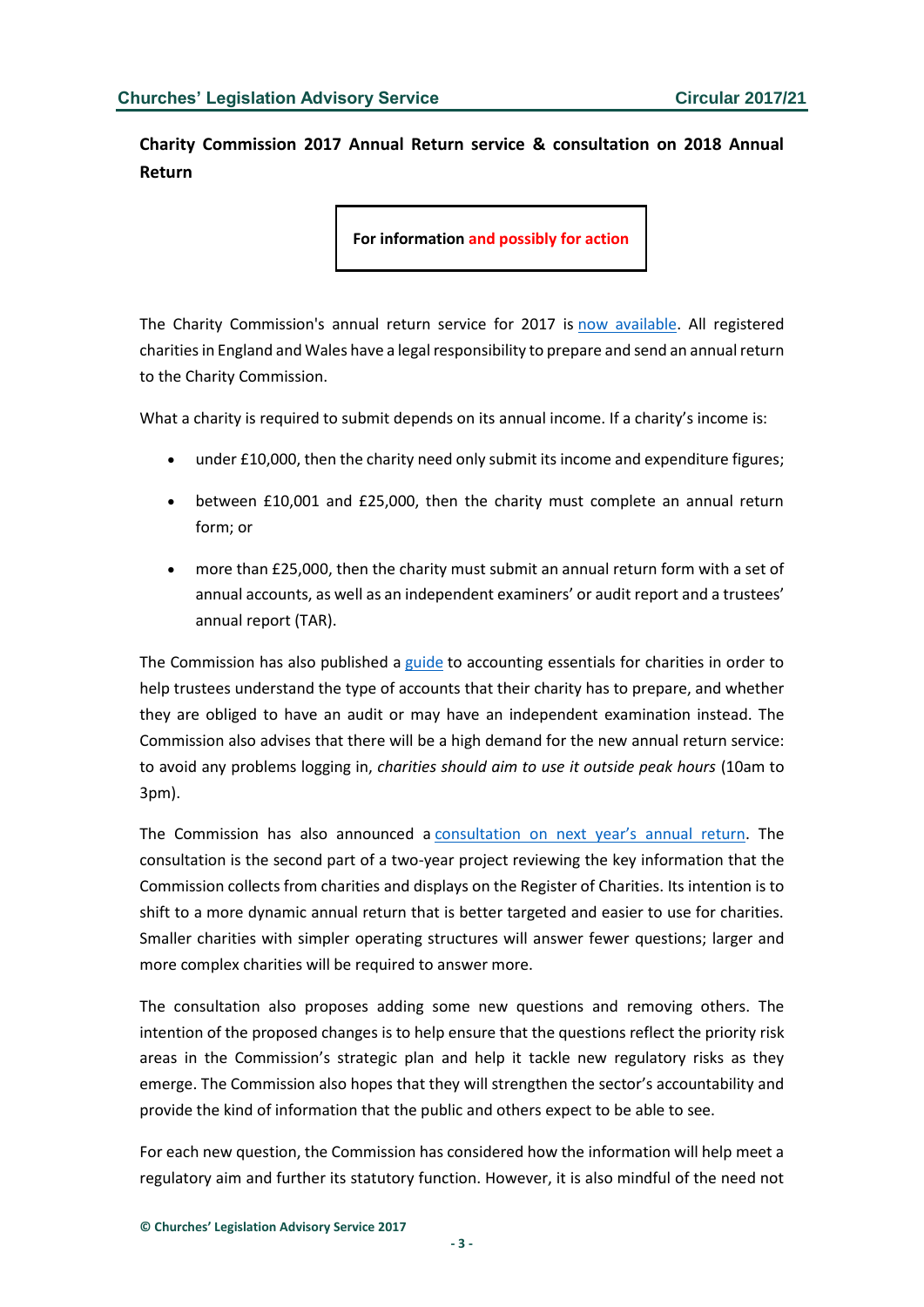to create an undue additional burden on charities. It believes that further changes made to the service itself, in line with the improvements across its digital services generally, will mean that the annual return will be easy to use and intuitive for all charities, regardless of their size and structure.

The Commission is keen to hear both from charities that complete the annual return, from users of the online Register and from those with an interest in the information that the Commission collects and publishes about charities. Responses can be submitted via an online survey and supplementary information can be provided by e-mail. The deadline for responses is **5pm on Friday 24 November 2017**.

*CLAS will almost certainly be making a general response and it would be extremely helpful if any members intending to respond could share their submissions with us.*

There will also be other opportunities and methods for giving feedback, including round table discussions with interested parties and user-testing of the proposed questions. The Commission will publish details of these through the consultation period.

[Source: Charity Commission – 25 August & 1 September]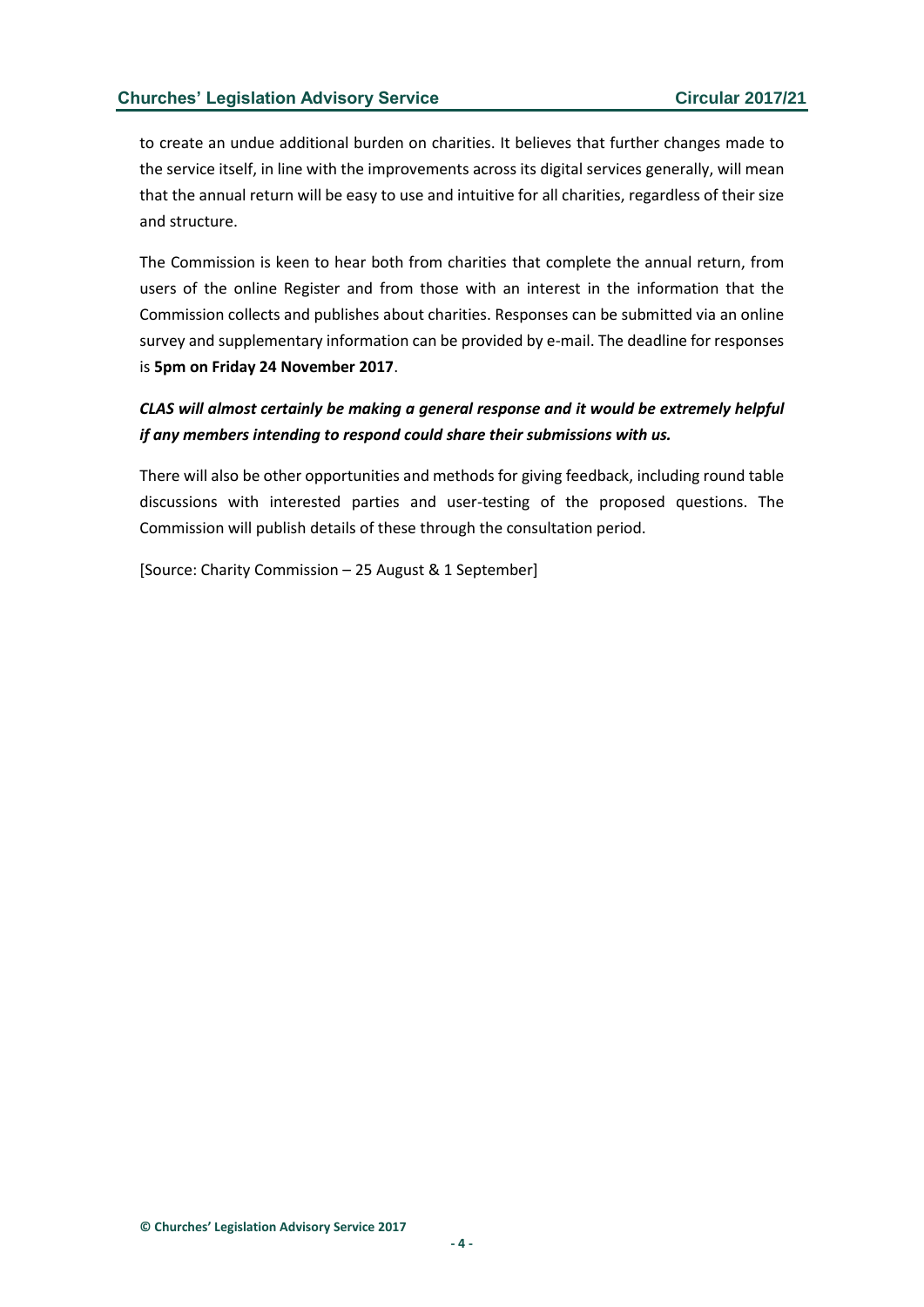# <span id="page-4-0"></span>**EMPLOYMENT**

# <span id="page-4-1"></span>**Employment status and entitlement to statutory holiday pay**

**For information**

The issue of whether or not a person is an 'employee', a 'worker' or self-employed has come up again in *King v The Sash Window Workshop Ltd*. Mr King worked as a self-employed, commission-only salesman for The Sash Window Workshop Ltd (SWW) from 1999 until 2012. He was offered an employment contract by SWW in 2008 which would have given him the right to paid annual leave but chose to remain self-employed under a contract which made no provision for paid holiday. He took varying amounts of unpaid holiday each year. Throughout his engagement, Mr King was never provided with any opportunity to take paid annual leave, nor did he request it.

In October 2012, SWW terminated Mr King's contract. He then claimed that he should have been treated as a worker, not as self-employed, and sought compensation for pay in lieu of accrued but untaken annual leave for his entire engagement with SWW. The case ultimate reached the Court of Appeal, which decided to ask the European Court of Justice whether Mr King should be paid in lieu for all his untaken annual leave even though he had never asked to take it.

The questions referred by the Court of Appeal were as follows:

'(1) If there is a dispute between a worker and employer as to whether the worker is entitled to annual leave with pay pursuant to article 7 of Directive 2003/88 (1), is it compatible with EU law, and in particular the principle of effective remedy, if the worker has to take leave first before being able to establish whether he is entitled to be paid?

(2) If the worker does not take all or some of the annual leave to which he is entitled in the leave year when any right should be exercised, in circumstances where he would have done so but for the fact that the employer refuses to pay him for any period of leave he takes, can the worker claim that he is prevented from exercising his right to paid leave such that the right carries over until he has the opportunity to exercise it?

(3) If the right carries over, does it do so indefinitely or is there a limited period for exercising the carried-over right by analogy with the limitations imposed where the worker is unable to exercise the right to leave in the relevant leave year because of sickness?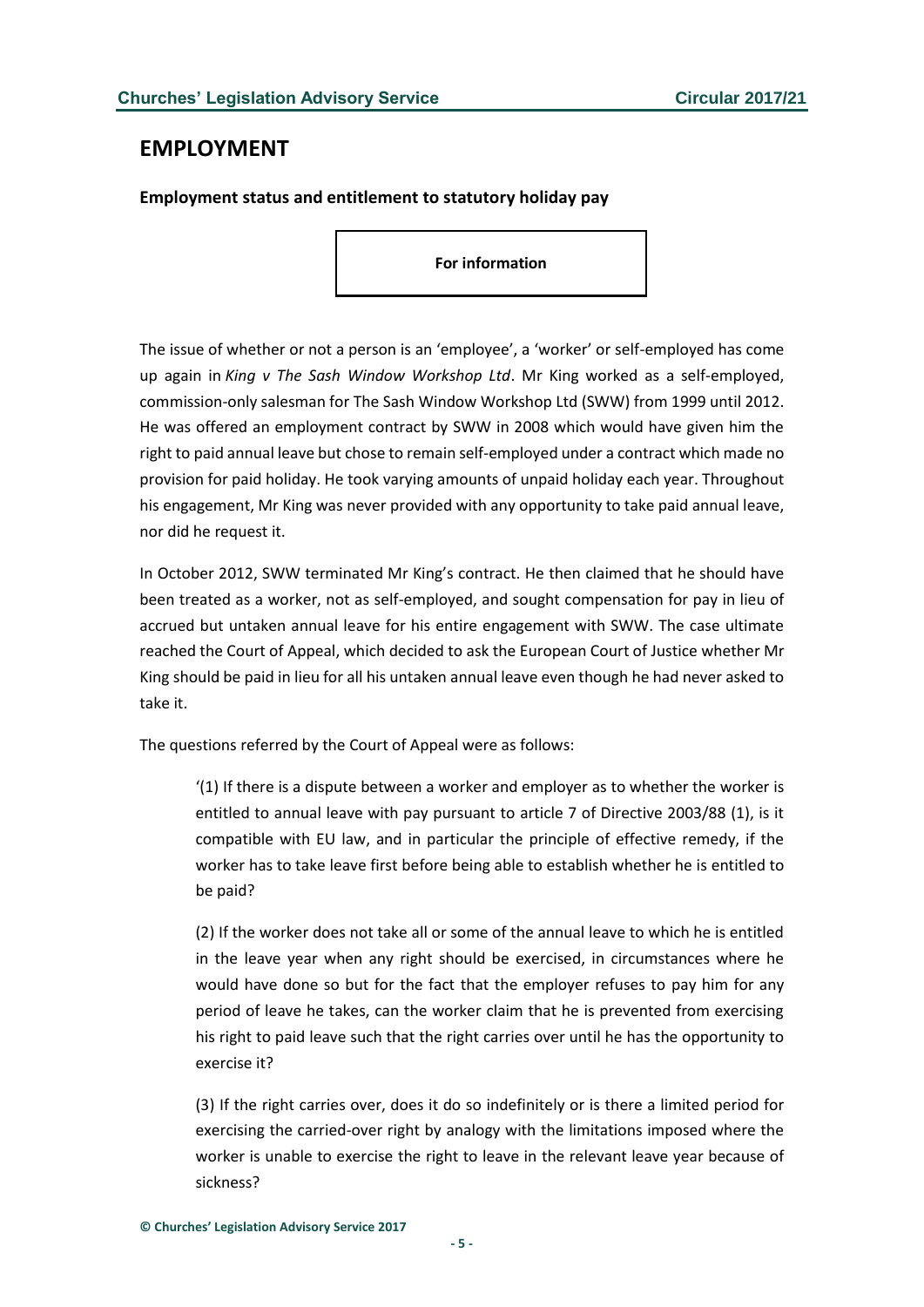(4) If there is no statutory or contractual provision specifying a carry-over period, is the court obliged to impose a limit to the carry-over period in order to ensure that the application of the Regulations does not distort the purpose behind article 7?

(5) If so, is a period of 18 months following the end of the holiday year in which the leave accrued compatible with the article 7 right?'

Advocate General Tanchev issued his [Opinion](http://curia.europa.eu/juris/document/document.jsf;jsessionid=9ea7d2dc30d66f971ee2f9604ad49cd5f01ba84818cc.e34KaxiLc3qMb40Rch0SaxyMbh10?text=&docid=191322&pageIndex=0&doclang=EN&mode=req&dir=&occ=first&part=1&cid=1049152) in the case of *C King v The Sash Window Workshop Ltd & Richard Dollar* in June, proposing that the ECJ answer the questions referred by the Court of Appeal as follows:

'(1) If there is a dispute between a worker and employer as to whether the worker is entitled to annual leave with pay pursuant to Article 7 of Directive 2003/88/EC of the European Parliament and of the Council of 4 November 2003 concerning certain aspects of the organisation of working time, *it is incompatible with EU law, and in particular the principle of an effective remedy, if the worker has to take leave first before being able to establish whether he is entitled to be paid*.

(2) If a worker does not take all or some of the annual leave to which he is entitled in the leave year when any right should be exercised, in circumstances where he would have done so but for the fact that the employer refuses to pay him for any period of leave he takes, *the worker can claim that he is prevented from exercising his right to paid leave such that the right carries over until he has had such opportunity to exercise it*.

(3) Upon termination of the employment relationship, pursuant to Article 7(2) of Directive 2003/88, a worker is entitled to an allowance in lieu of paid annual leave that has not been taken up until the date on which the employer made available to the worker an adequate facility for the exercise of the right to paid annual leave…'

*The Advocate General's Opinion is not binding on the ECJ*. However, it is clear from recent cases such as *Autoclenz* and *Uber* (which is currently awaiting an appeal hearing) that there are potentially large numbers of people working in the gig economy who have been treated by companies as self-employed when in fact they may be workers or employees. If the ECJ agrees with the Advocate General's opinion, there could be significant financial and administrative consequences for those companies under EU law. As to Mr King's case, however, once the ECJ has ruled, *the Court of Appeal will decide whether his claim should succeed on its facts*.

[Source: ECJ – 21 August]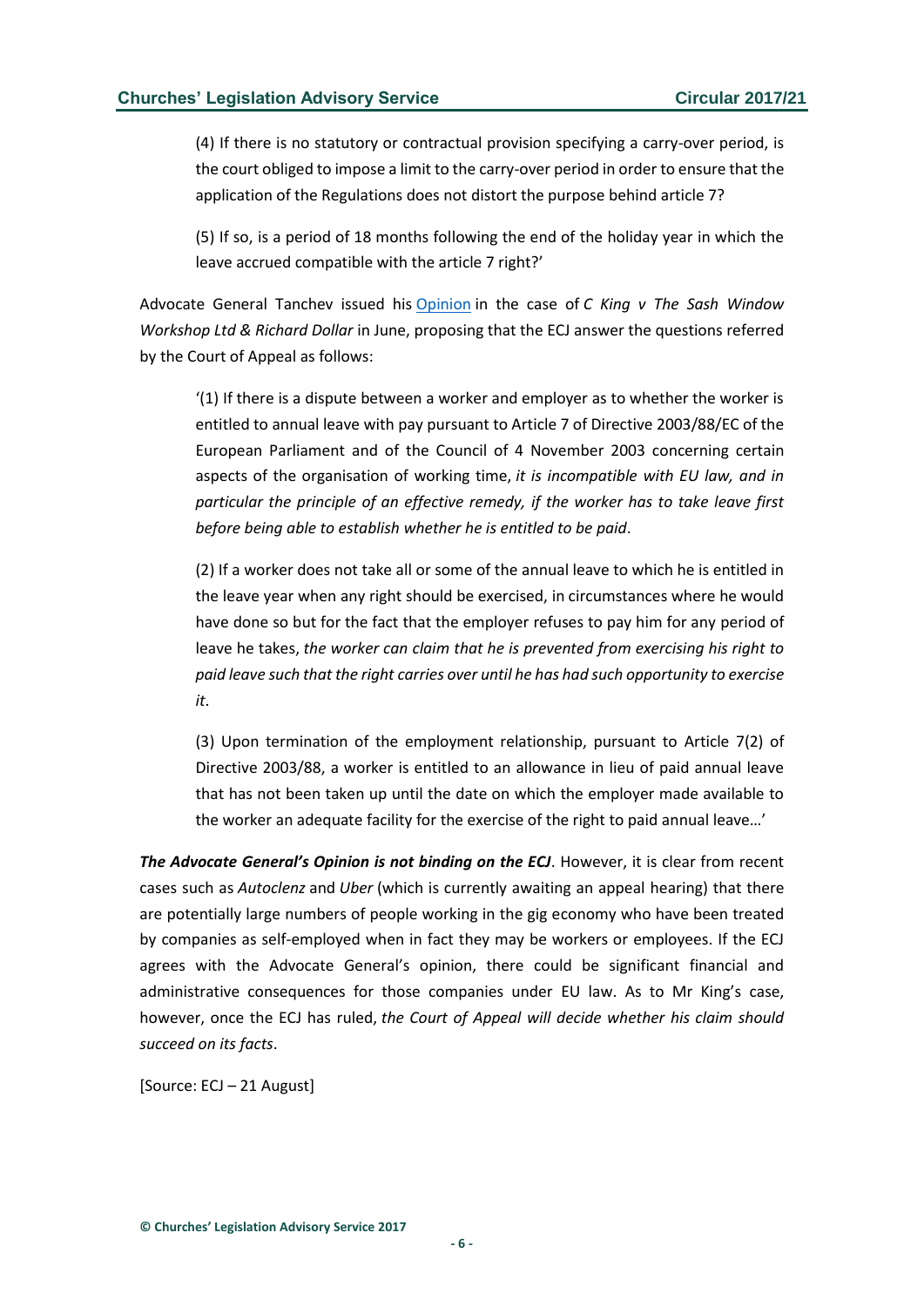## <span id="page-6-0"></span>**Pension re-enrolment**

**For information and possibly for action**

Stewardship has posted a helpful [note](https://www.stewardship.org.uk/blog/blog/post/510-four-things-all-churches-need-to-know-about-pension-re-enrolment?utm_source=Stewardship) on its blog about pension re-enrolment. It points out that, by now, most churches will now have completed and dealt with auto-enrolment and will be providing a pension scheme to all their eligible employees from March 2018 at the latest. BUT:

"If you are responsible for auto-enrolment then you will also be responsible for reenrolment. Re-enrolment is a process which you need to complete every three years whereby you are required to re-enrol certain staff into a pension scheme again that may have previously left or opted out of a scheme.

#### **What you need to do:**

- 1. **Choose your own re-enrolment date:** The date you need to do this is approximately three years after your original staging date. It is approximate because, unlike your staging date, you are able to choose your own reenrolment date as long as it falls either three months before or three months after the third anniversary of your automatic enrolment staging date.
- 2. **Assess your staff:** Once you have selected your date you will then need to assess certain staff to work out if you need to put them back into a pension scheme. You must assess anyone who asked to leave or opted out of the pension scheme, left a scheme after the opt out period, or stayed in the pension scheme but chose to reduce the level of pension contributions to below the minimum level.

You do not have to assess anyone who is already in the pension scheme, is aged 21 or under, or is at the state pension age or over.

Anyone who has left the pension scheme more than 12 months before your re-enrolment date and meets the age criteria must be re-enrolled into a pension scheme again.

You have a choice on those that have left within 12 months of your reenrolment date as to whether you put them in again or not.

3. **Write to staff that you've re-enrolled:** Just like when you first went over to the new pension regulations on your staging date, you will need to write to those you are putting into a scheme, and then…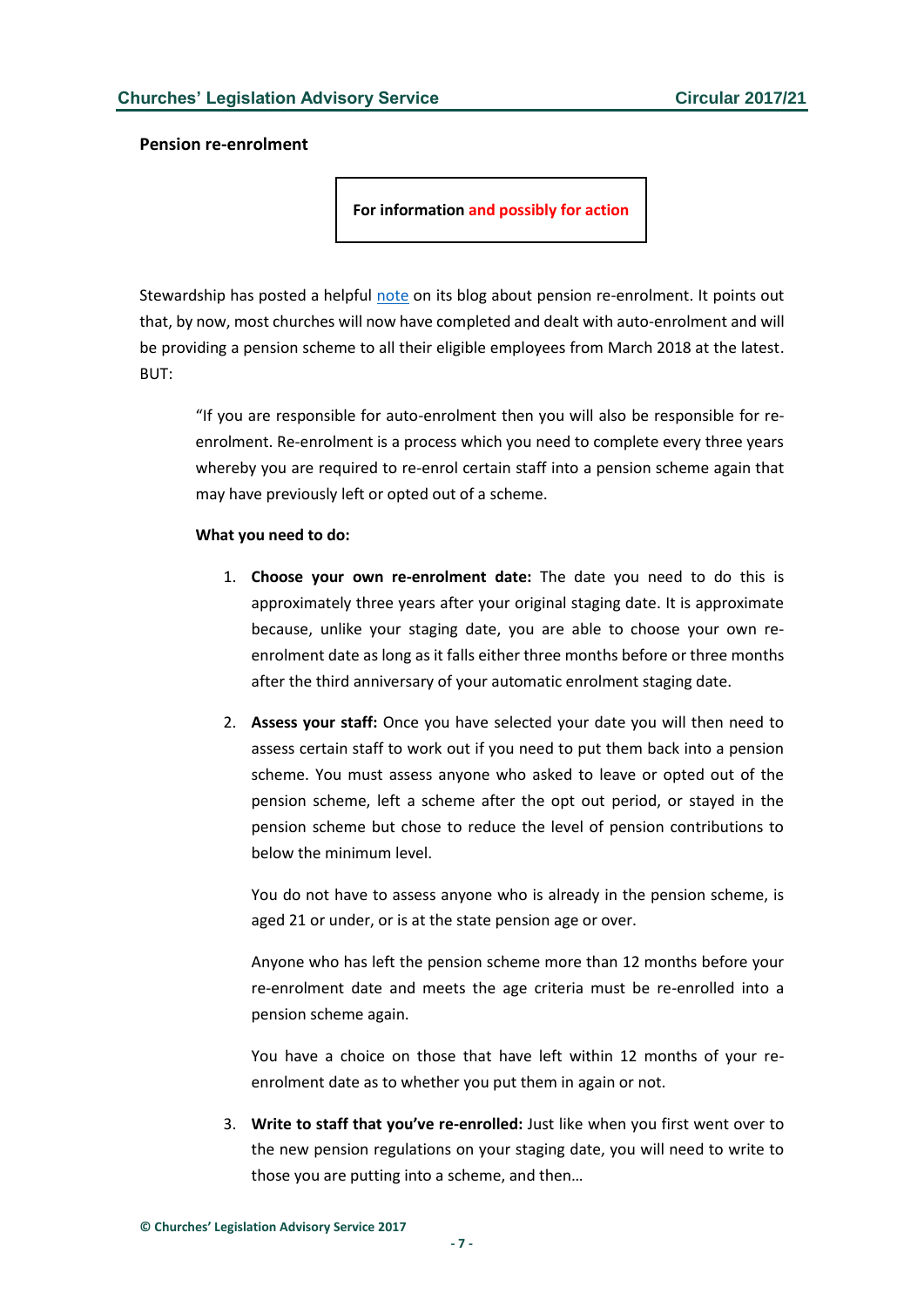4. **Complete a re-declaration of compliance with The Pensions Regulator:** The deadline for the re-declaration of compliance is to complete within the first five months of the third anniversary of your staging date."

There is more information about pension re-enrolment on The Pensions Regulator's website: [www.thepensionsregulator.gov.uk.](http://www.thepensionsregulator.gov.uk/)

[Source: Stewardship – 30 August]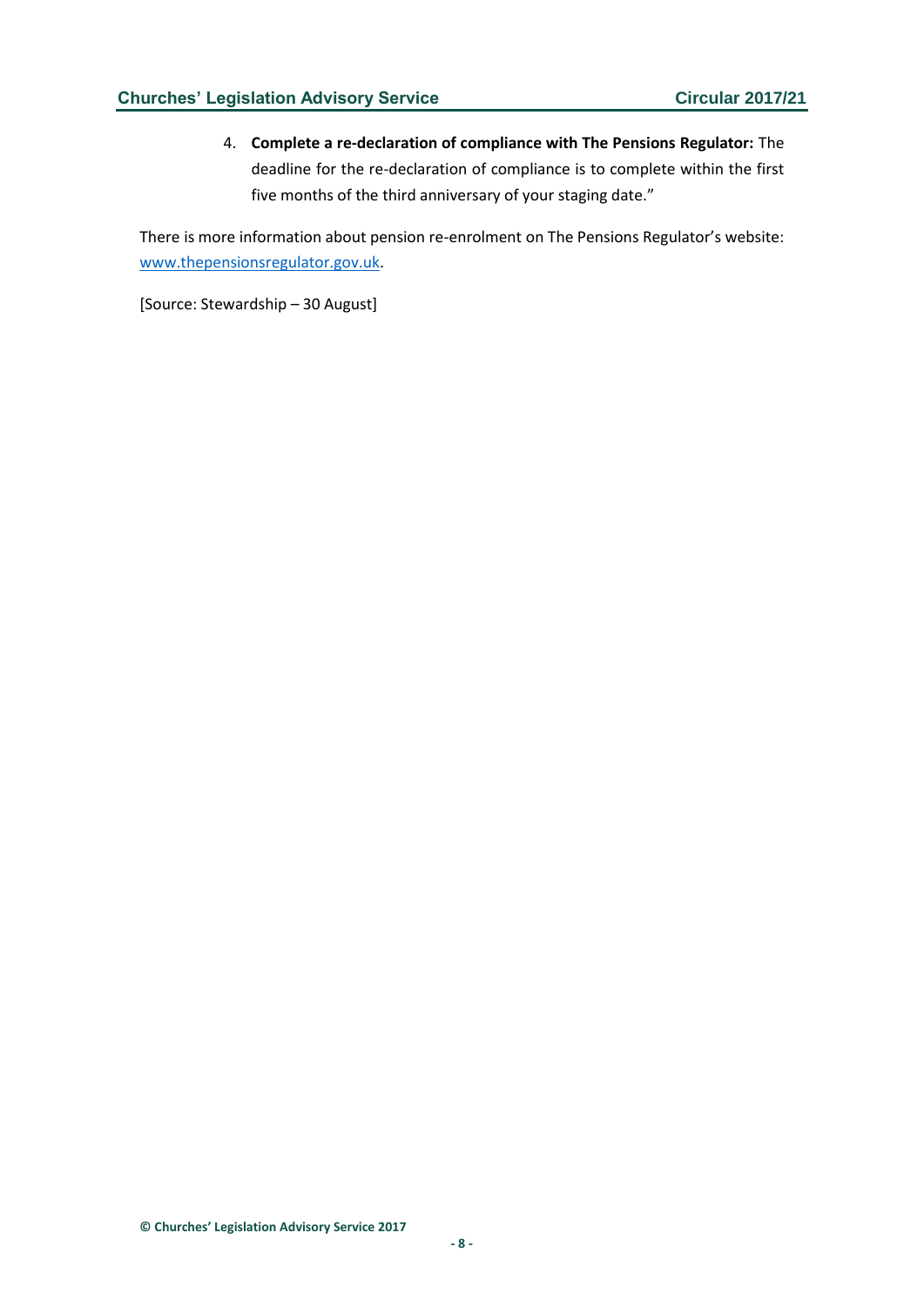# <span id="page-8-0"></span>**ODDS & ENDS**

# <span id="page-8-1"></span>**Preparing for the GDPR**

**For information and for action**

Amy Wren has posted a very helpful guide on the Farrer & Co *WorkLife* website about coping with the General Data Protection Regulation: *GDPR - [Get Data Protection Ready: her](http://www.farrer.co.uk/how-we-help/employment-issues/WorkLife/WorkLife/Dates/2017/8/GDPR---Get-Data-Protection-Ready-heres-what-to-do/)e's what [to do…](http://www.farrer.co.uk/how-we-help/employment-issues/WorkLife/WorkLife/Dates/2017/8/GDPR---Get-Data-Protection-Ready-heres-what-to-do/)* Her post is well worth reading in full, but the main points are as follows:

**1. Carry out a mini-audit** of your current data processing systems, procedures and policies.

Questions you might want to ask include:

- What kind of information do you hold on your employees?
- Where does it come from?
- What do you use it for?
- Do you share it with others?
- Are employees fully aware of what you are doing with their data?
- **2. Review your contracts** and forms you use for employees, consultants and job applicants etc to identify which may need amending to ensure compliance with the GDPR. You should also consider the wording of your information collection forms (for example, flexible working requests, staff surveys, subject access requests, personal information and benefit forms etc), job application forms and contracts with third parties (for example, benefits or training providers) to check if there is a data security aspect that needs reviewing.
- **3. Consider your legal basis for processing**, identify which of the legal grounds for processing apply to each of your processing activities and, where applicable, update your privacy notices to explain that. "The one which employers will particularly need to look at is consent." If your employment contracts currently include a broad consent clause, you should consider whether you wish to continue relying on it. Where individual consent is still appropriate or required in certain situations (for example, medical reports or use of likeness in media etc), it should be contained in a standalone document, *with a clear and specific explanation for the reason for processing and the*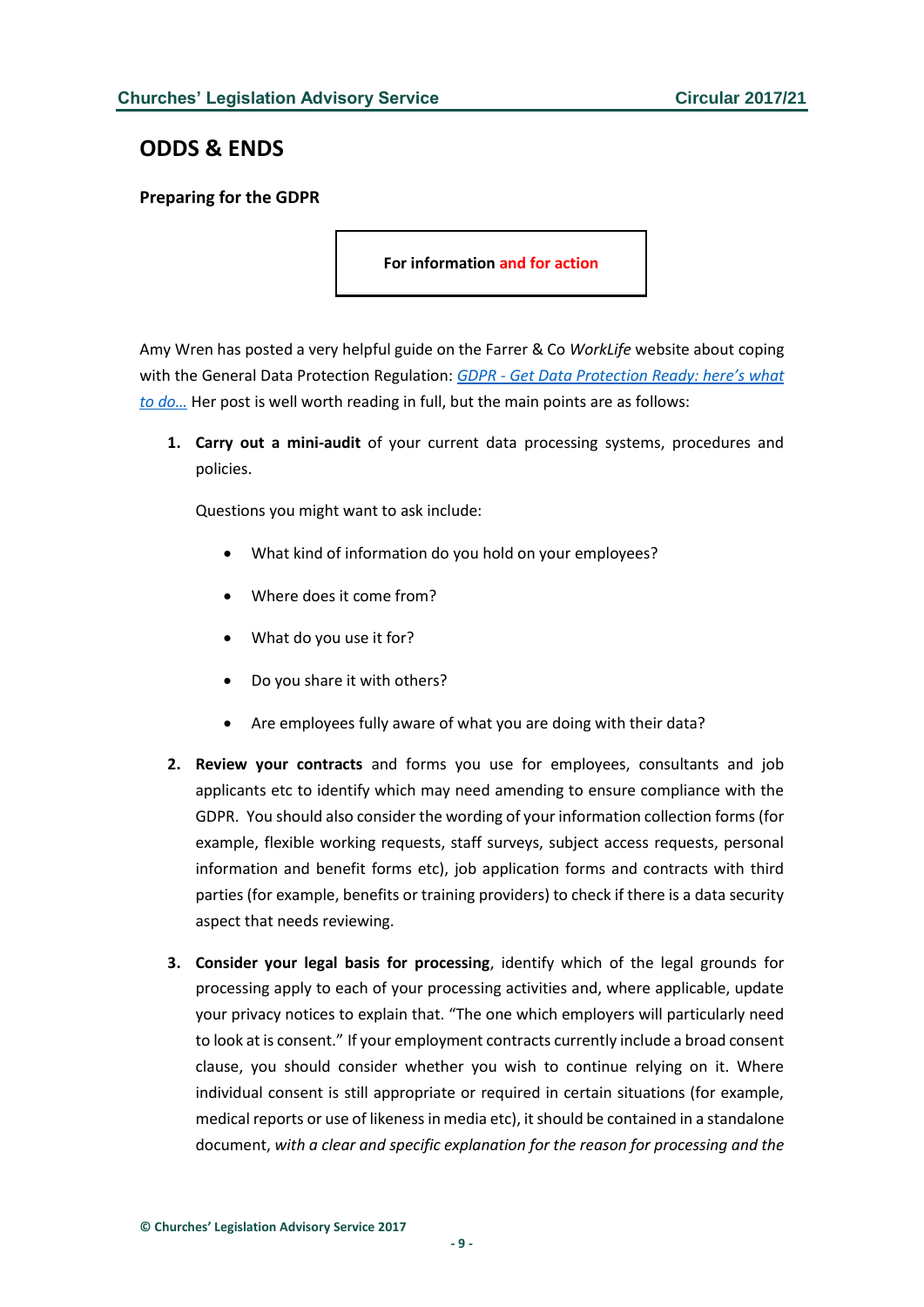*individual's right to withdraw consent*. An individual's employment or benefits should not be made conditional on them giving consent.

- **4. Work on your policies and procedures** the GDPR goes further than the additional individual rights granted: you may also need to consider its impact on other policies and procedures, for example, IT policies, CCTV, absence policies and bullying policies etc. In addition, you need a *published* procedure:
	- detecting, handling and reporting data breaches;
	- responding to subject access requests within the new, shorter timescales;
	- deleting or amending employee data; and
	- enabling employees to withdraw their consent to data processing.
- **5. Record keeping** will be critical.
- **6. Identify a compliance lead and raise awareness** even though the GDPR does not *oblige* you to have a Data Protection Officer, someone within your organisation will have to take responsibility for data protection *and know their stuff* – whatever their job title. Your management team needs to be aware that this is a significant compliance issue which requires careful attention and resources. You will need to raise staff awareness of the implications of the GDPR; all staff will need to understand their individual responsibilities and those with management responsibilities may need additional training.
- **7. ICO guidance** keep on top of both existing and new [guidance issued by the](https://ico.org.uk/for-organisations/data-protection-reform/)  [Information Commissioner's Office](https://ico.org.uk/for-organisations/data-protection-reform/) (ICO) on its website. The ICO has already issued a helpful [Overview](https://ico.org.uk/media/for-organisations/data-protection-reform/overview-of-the-gdpr-1-12.pdf) explaining key terms as well as an updated document, [12 steps to](https://ico.org.uk/media/1624219/preparing-for-the-gdpr-12-steps.pdf)  [take now](https://ico.org.uk/media/1624219/preparing-for-the-gdpr-12-steps.pdf) and draf[t guidance on consent.](https://ico.org.uk/media/about-the-ico/consultations/2013551/draft-gdpr-consent-guidance-for-consultation-201703.pdf)
- **8. Privacy impact assessments** under the GDPR you must plan around privacy impact from the outset of projects and in some situations a privacy impact assessment will be mandatory. Even if it is not, it is best practice to conduct a privacy impact assessment before embarking on any new major projects or policy changes.

**Comment:** CLAS members hold an immense amount of data that will come under the aegis of the GDPR, such as membership records, stewardship records and personal data on those with particular congregational responsibilities such as youth leaders. We suspect that compliance is not going to be extremely onerous: it merely requires planning and forethought. But it is better to start earlier than later, and it would be a good idea to start planning *now*.

[Source: Farrer & Co – 25 August]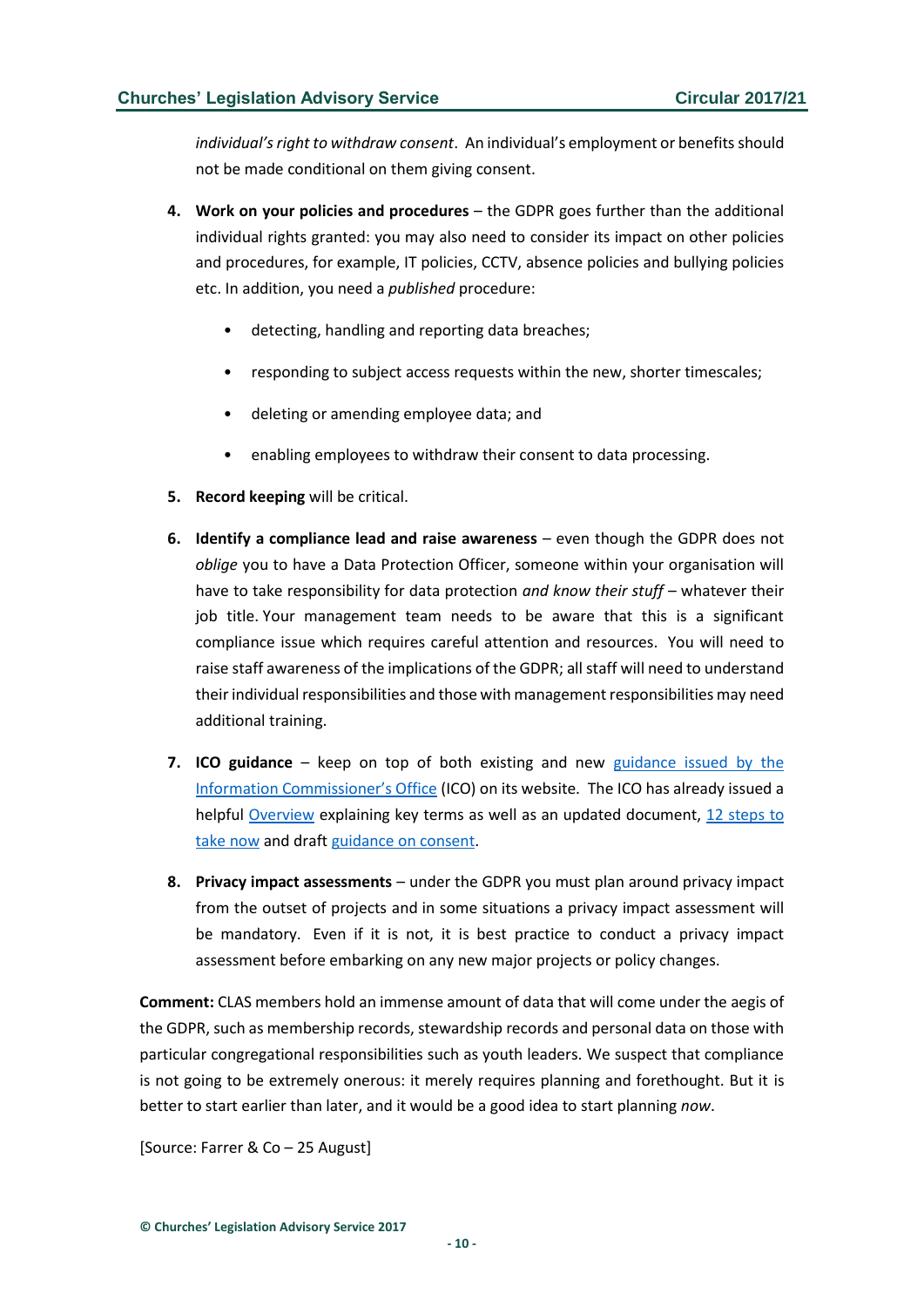# <span id="page-10-0"></span>**PROPERTY & PLANNING**

<span id="page-10-1"></span>**Telecommunications equipment in listed places of worship** 

**For information**

Historic England (HE) has published [advice,](https://content.historicengland.org.uk/images-books/publications/installation-telecomms-equip-in-places-of-worship/installation-of-telecommunications-equip-pow-20170811.pdf/) prepared by Diana Evans, on its involvement with proposals to install telecommunications equipment in churches. It explains HE's role, what information it needs before it can offer informed advice and the key issues about which it might be concerned. HE would normally expect the church's architect or surveyor to be involved in assessing and advising on the proposals to ensure that appropriate methods and materials are used, damage to historic fabric is avoided and access is either maintained or improved.

HE is the statutory adviser to local authorities and the five listed denominations in accordance with the Town & Country Planning Act 1990 and the Ecclesiastical Exemption Order 2010. Therefore, if an installation will make changes to historic fabric that could affect the character or significance of a listed building, *HE must be consulted* – whether a congregation is seeking permission through its denominational advisory body or through the local authority.

The advice is as follows:

## "*What do we need to see to offer you relevant advice?*

Before offering any advice we need some basic information so we can understand the proposals and the impact on the building. You can provide this information in paper or digital format. Once we have all the relevant details we aim to provide advice on applications within 21 days. Every case is assessed on its merits.

- Statements of Significance and Need. Remember that our guidance on making changes to historic churches states 'the more harm the proposed changes are likely to cause to the significance of the building, the more they will require justification in terms of the public benefits they will bring.'
- The specification for the installation, including drawings showing location of any equipment, cable routes, access, etc.
- A plan of the church and churchyard, showing (depending on the nature of the installation) routes for cables, position of cabinets and any trenching.
- Photographs of the equipment, with an indication of size.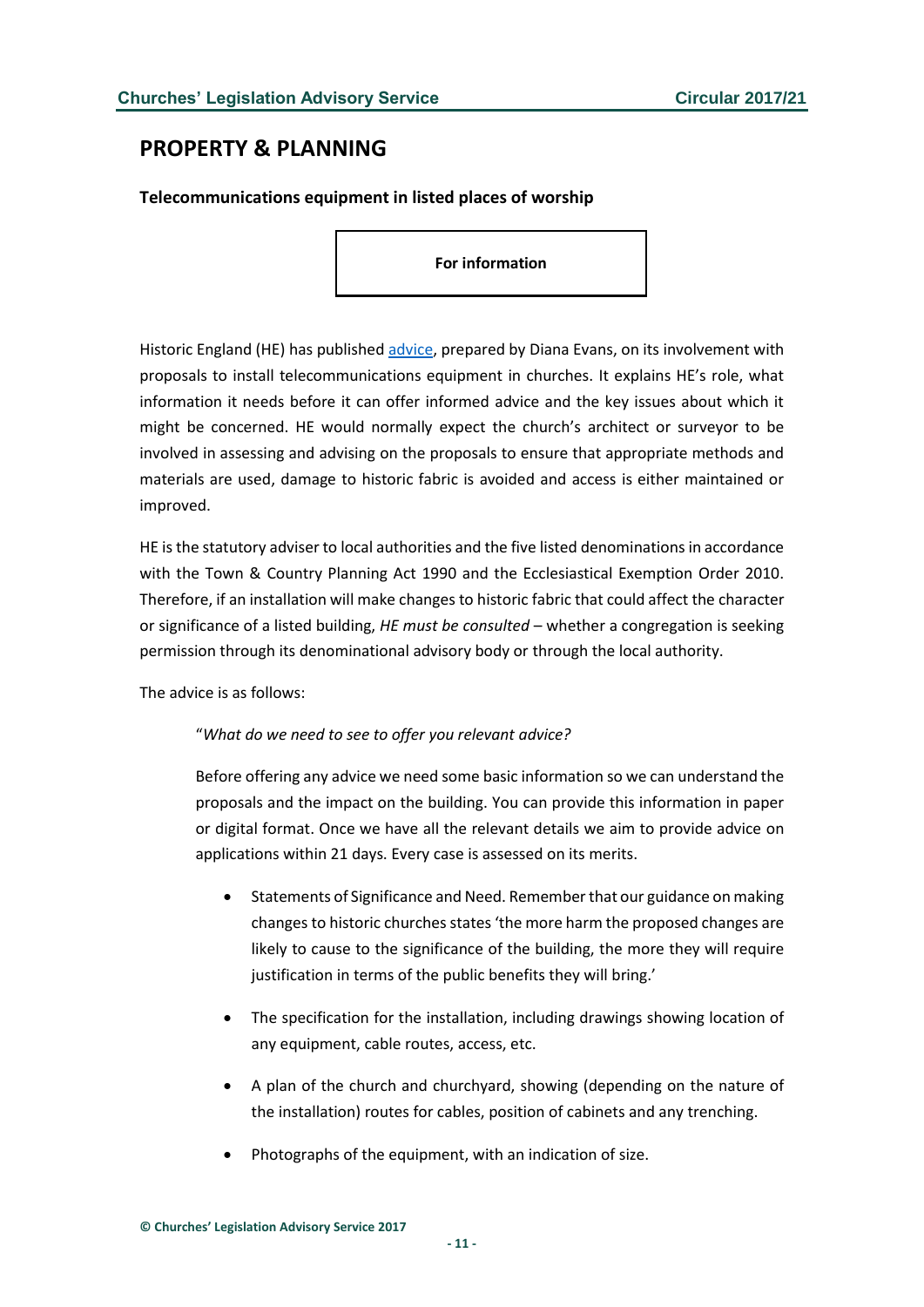- Photographs of the church from the inside, marked to show where equipment will be located.
- Photographs of the church from the outside, marked to show the impact of any external equipment, eg antenna or dishes.

*What issues will be of particular concern to us? What will be the impact of the installation on the outside of the building?* 

- Antennae, dishes or boxes may have an impact on the appearance or setting of the building. They may also change its setting in the wider landscape, which is an important part of the building's significance. Further guidance on setting can be found [here.](https://content.historicengland.org.uk/images-books/publications/gpa3-setting-of-heritage-assets/gpa3.pdf/)
- Is it possible to minimise the impact, so that key views of the building are not spoiled, eg by lowering the height of equipment?
- If it is necessary to remove louvres then we expect that the installer will seek out the best possible alternative in the light of the contribution that these make to the significance of the building.
- Details of proposals for storage in a safe and secure location should be provided. Photographs of the original louvres in place before being removed will help when they are reinstated when the equipment is taken away or technology changes.

## *What are the impacts of the installation inside the building?*

- What impact will fixings, fittings, cables and control equipment have on the interior of the building?
- Is it possible to minimise the impact so that historic fabric is not damaged?
- Will the work require the insertion of new steel beams to support cabinets?
- Where will the cable runs be routed and how will they be secured?

## *Access to the equipment and the rest of the building*

- Will the equipment make it more difficult to access the roof, bells or bellframe for maintenance and repairs?
- Does the installer expect to keep the area locked to prevent unauthorised access to its equipment?